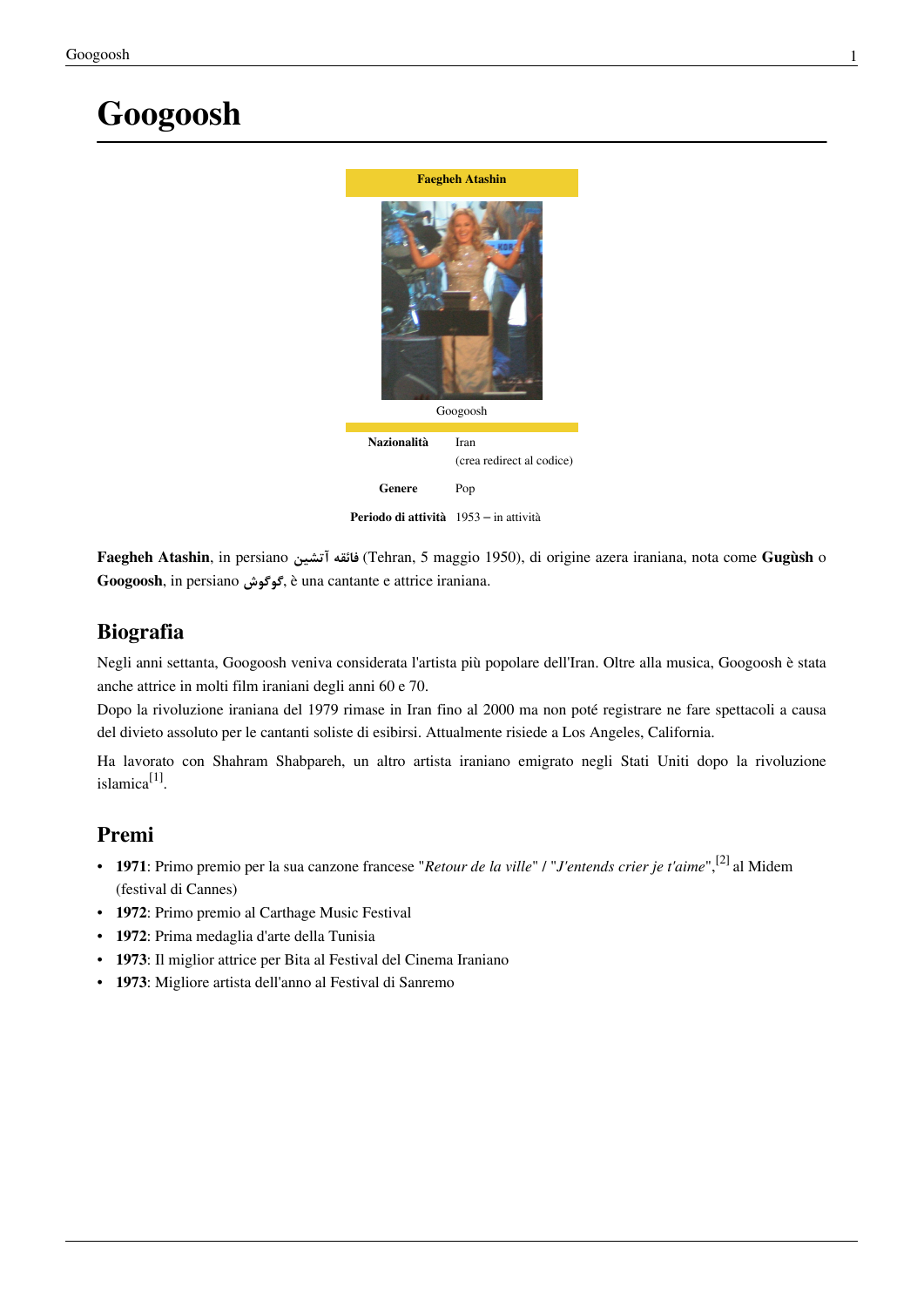### **Discografia**

#### **Album**

- *Mosabbeb*
- *Nimeh Gomshodeh Man*
- *Behtarin Fasl-e-Taazeh*
- *Do Mahi*
- *Hamsafar*
- *Jadeh*
- *Mordab*
- *Do Panjareh*
- *Kavir*
- *Kooh*
- *Ageh Bemooni*
- *Yadam Basheh*
- *Pol*
- *Setaareh*
- *Mann O Gonjeshkayeh Khoneh*
- *Lahzeh Bidari*
- *Dar Emtedâde Šab*

#### **Album dopo il ritorno**

- 2000: Zartosht
- 2003: QQ Bang Bang
- 2004: Akharin Khabar
- 2005: Manifest
- 2008: Shabe Sepid

### **Filmografia**

| Anno | <b>Titolo Persiano</b>                         | <b>Titolo inglese</b>             |
|------|------------------------------------------------|-----------------------------------|
| 1960 | Ferešteye Farâri (فرشتهٔ فراری)                | The Runaway Angel                 |
|      | $Bim\ o\ Omid(\omega_0)$ (سم و امید)           | Hope and Fear                     |
| 1963 | Partgâhe Maxuf (یو تگاه مخوف)                  | The Cliff of Fear                 |
| 1965 | Šeytun Balâ (شیطون بلا)                        | The Naughty One                   |
| 1966 | Gedâyâne Tehrân (كدايان تهران)                 | The Beggars of Thehran            |
|      | Fil va Fenjan (فيل وفنجان)                     | <b>Big and Small</b>              |
|      | Hossein-e-Kord (حسين كرد)                      | Hossein-e-Kord                    |
| 1967 | Câhâr Xâhar (چهار خواهر)                       | Four Sisters (con Leila Forouhar) |
|      | Darvâzeh Taqdir (دروازه تقدير)                 | The Gate of Fate                  |
|      | <i>Ganjo Ranj</i> ( <i>گنج</i> و ,نج)          | <i>Treasure and Toil</i>          |
|      | Dar Jostojouye Tabahkâran (در جستجوى تبهكاران) | Searching for the Criminals       |
| 1968 | Se Divâne (دىوانەسە)                           | The Three Morons                  |
|      | Šab_e_Fereštegân (شب فرشتگان)                  | The Night of Angels               |
|      | Setareh Haft âsemân (ستاره هفت آسمان)          | The Star of Seven Skies           |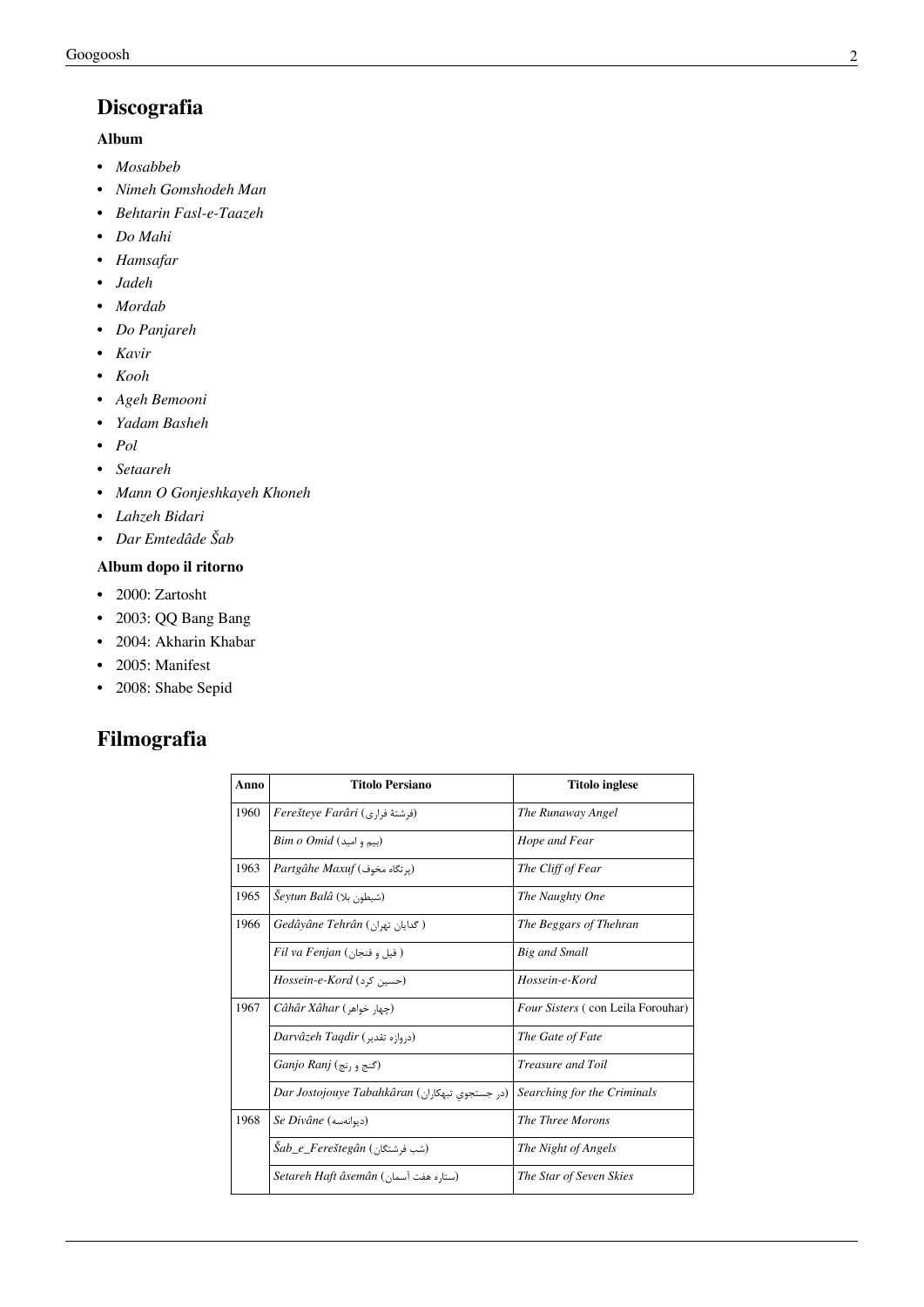| 1969 | Gonahe Zibaee ( گناه زيبايى                                | The Sin of Beauty            |
|------|------------------------------------------------------------|------------------------------|
| 1970 | $Tolu$ (طلوع)                                              | <b>Sunrise</b>               |
|      | Janjale Aroosi ( جنجال عروسي )                             | The Wedding Brawl            |
|      | Panjere (بنجره)                                            | The window                   |
| 1971 | $Es\hat{a}se D\hat{a}q$ (احساس داغ)                        | <b>Hot Feeling</b>           |
|      | ( آسمون بی ستا <sub>د</sub> ه) A <i>semoune bi setareh</i> | <b>Starless Sky</b>          |
|      | $Qes\hat{a}s$ ( قصاص)                                      | Retaliation                  |
| 1972 | $Bit\hat{a}$ (ستا)                                         | <b>Bita</b>                  |
| 1973 | Khialati(خيالاتى)                                          |                              |
| 1975 | Hamsafar (همسفر)                                           | Co Traveler                  |
|      | (نازنین ) Nâzanin                                          | Nazanin                      |
|      | Mammal Emrikâyi (ممل امريكايى)                             | American Mammal              |
|      | Šabe Qaribân (شب غريبان)                                   | Nostalgic Night              |
| 1976 | Mâh Asal (ماه عسل)                                         | Honeymoon                    |
| 1977 | (د, امتداد شب) Dar Emtedâde Šab                            | Along the Night              |
| 1979 | Emšab aški mirizad (امشب اشکی می ریزد)                     | <b>Tonight Someone Cries</b> |
|      |                                                            |                              |

#### **Note**

- [1] (**[EN](http://it.wikipedia.org/w/index.php?title=Lingua_inglese)**) *Shahram Shabpareh* [\(http://people.kodoom.com/en/Shahram-Shabpareh\) i](http://people.kodoom.com/en/Shahram-Shabpareh)n *kodoom.com Persian Information Hub*. URL consultato in data 12-03-2010.
- [2] Encyclopédisque Disque : Retour de la ville [\(http://www.encyclopedisque.fr/disque/22945.html\)](http://www.encyclopedisque.fr/disque/22945.html)

### **Altri progetti**

• **Wikimedia Commons** contiene file multimediali: [http://commons.wikimedia.org/wiki/](http://commons.wikimedia.org/wiki/Category:Googoosh) [Category:Googoosh](http://commons.wikimedia.org/wiki/Category:Googoosh)